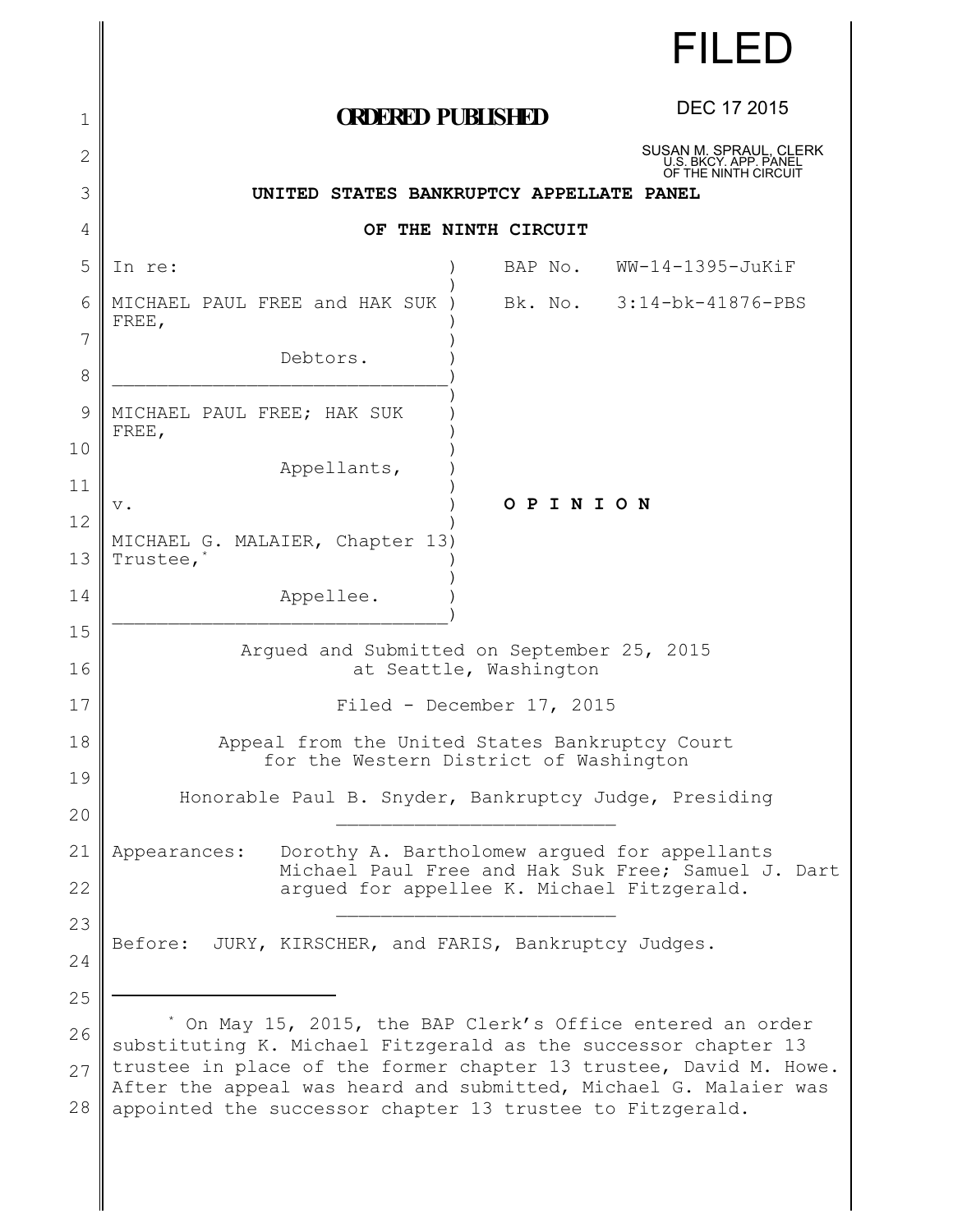1 JURY, Bankruptcy Judge:

2

3 4 5 6 7 8 9 10 11 12 13 14 15 16 Appellants Michael Paul Free and Hak Suk Free (Debtors) filed a chapter  $7^1$  petition and received their § 727 discharge. The discharge released them from personal liability on two wholly-unsecured junior liens that encumbered their real property. Before their chapter 7 case was closed, Debtors filed this chapter 13 case intending to strip off the two junior liens from their real property through their chapter 13 plan. The chapter 13 trustee, David M. Howe (Trustee), moved to dismiss their case, arguing that Debtors were ineligible for chapter 13 relief because their unsecured debt, which included the two wholly-unsecured junior liens, exceeded the statutory limit for eligibility under § 109(e). The bankruptcy court agreed and entered an order dismissing Debtors' case. This appeal followed. For the reasons set forth below, we REVERSE and REMAND.

**I. FACTS**

18 19 20 21 22 23 24 The facts are undisputed. Debtors filed a chapter 7 bankruptcy petition on December 23, 2013. Debtors scheduled their real property located on Taylor Street in Milton, Washington as having a current value of \$425,000. Such real property is encumbered by three liens: first deed of trust in the amount of \$438,621.93 held by Deutsche Bank Trust Company Americas, as Trustee for Residential Accredit Loans, Inc.,

25

<sup>26</sup> 27 28 <sup>1</sup> Unless otherwise indicated, all chapter and section references are to the Bankruptcy Code, 11 U.S.C. §§ 101-1532 and "Rule" references are to the Federal Rules of Bankruptcy Procedure.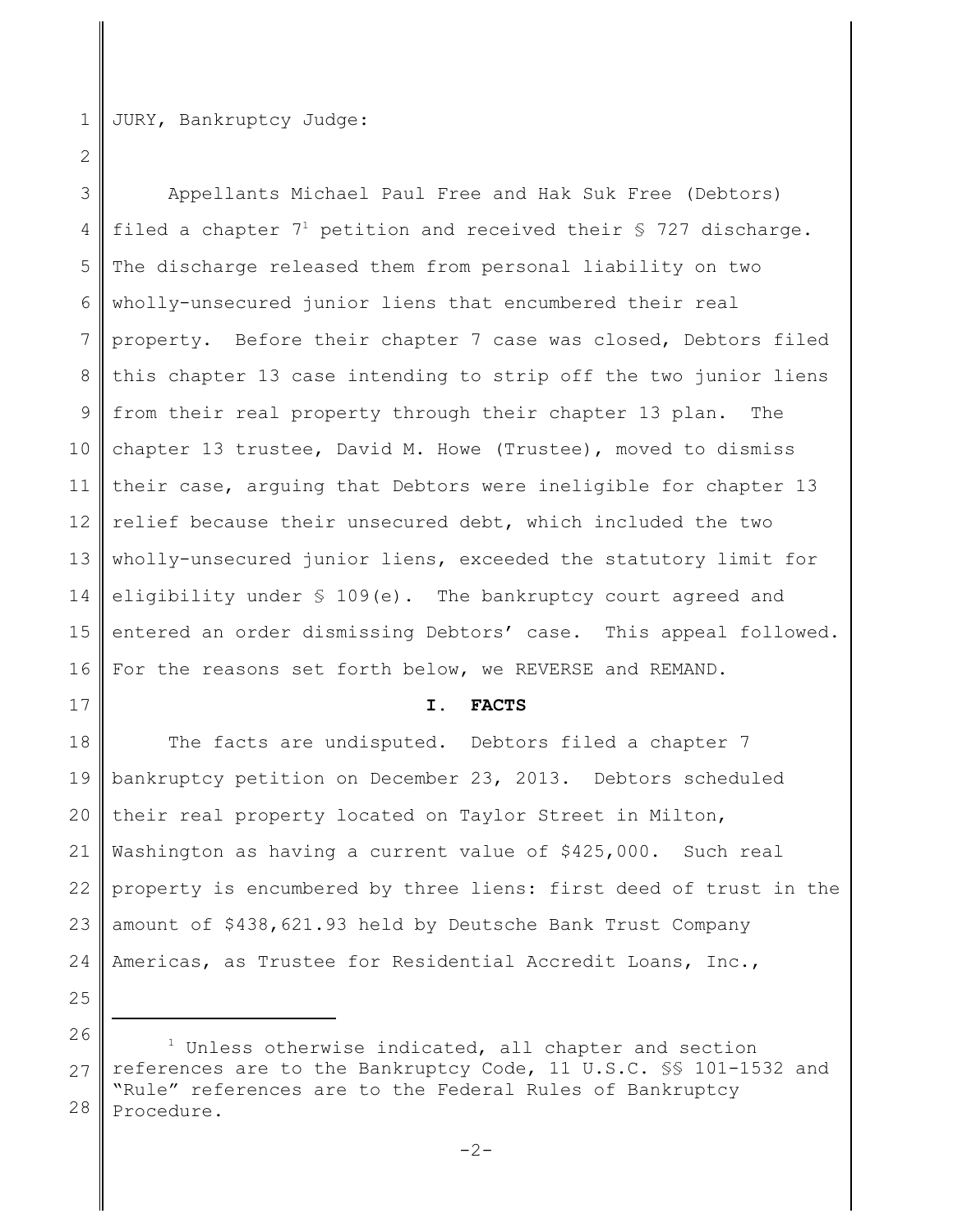1 2 3 4 5 6 Mortgage Asset-backed Pass-through Certificates, Series 2003-QS9 (Deutsche); second deed of trust in the amount of \$348,481.01 held by Timberland Savings Bank (Timberland); and third deed of trust in the amount of \$186,705.68 held by Boeing Employees Credit Union (BECU). Debtors received their § 727 discharge on April 1, 2014.

7 8 9 10 11 12 13 14 15 16 17 18 Before their chapter 7 case was closed, Debtors filed this joint chapter 13 case on April 3, 2014, intending to strip off the wholly-unsecured junior liens of Timberland and BECU (collectively, Junior Lienholders) through their chapter 13 plan. In Schedule A, Debtors listed the value of their real property on Taylor Street as \$425,000 encumbered with secured claims in the amount of \$990,069.03. In Schedule D, Debtors listed creditors holding secured claims in the amount of \$1,018,280.54. In Schedule E, Debtors listed \$3,204.76 in unsecured business taxes and in Schedule F listed a student loan creditor holding an unsecured claim in the amount of \$4,000. BECU filed a proof of claim asserting a secured claim in the amount of \$180,187.80.

19 20 21 22 23 24 25 26 27 Trustee moved to dismiss Debtors' case, arguing that the unsecured debt, including the wholly-unsecured Junior Lienholders' debt totaling \$535,186.69, exceeded the unsecured debt limit of  $$383,175$  for chapter 13 eligibility under  $$109(e)$ . Relying on In re Shenas, 2011 WL 3236182 (Bankr. N.D. Cal. July 28, 2011), Debtors asserted that the unsecured junior liens should not be included in the unsecured debt calculation of § 109(e) when the claims were unenforceable against Debtors due to their chapter 7 discharge.

28

At the July 31, 2014 hearing on the matter, the bankruptcy

 $-3-$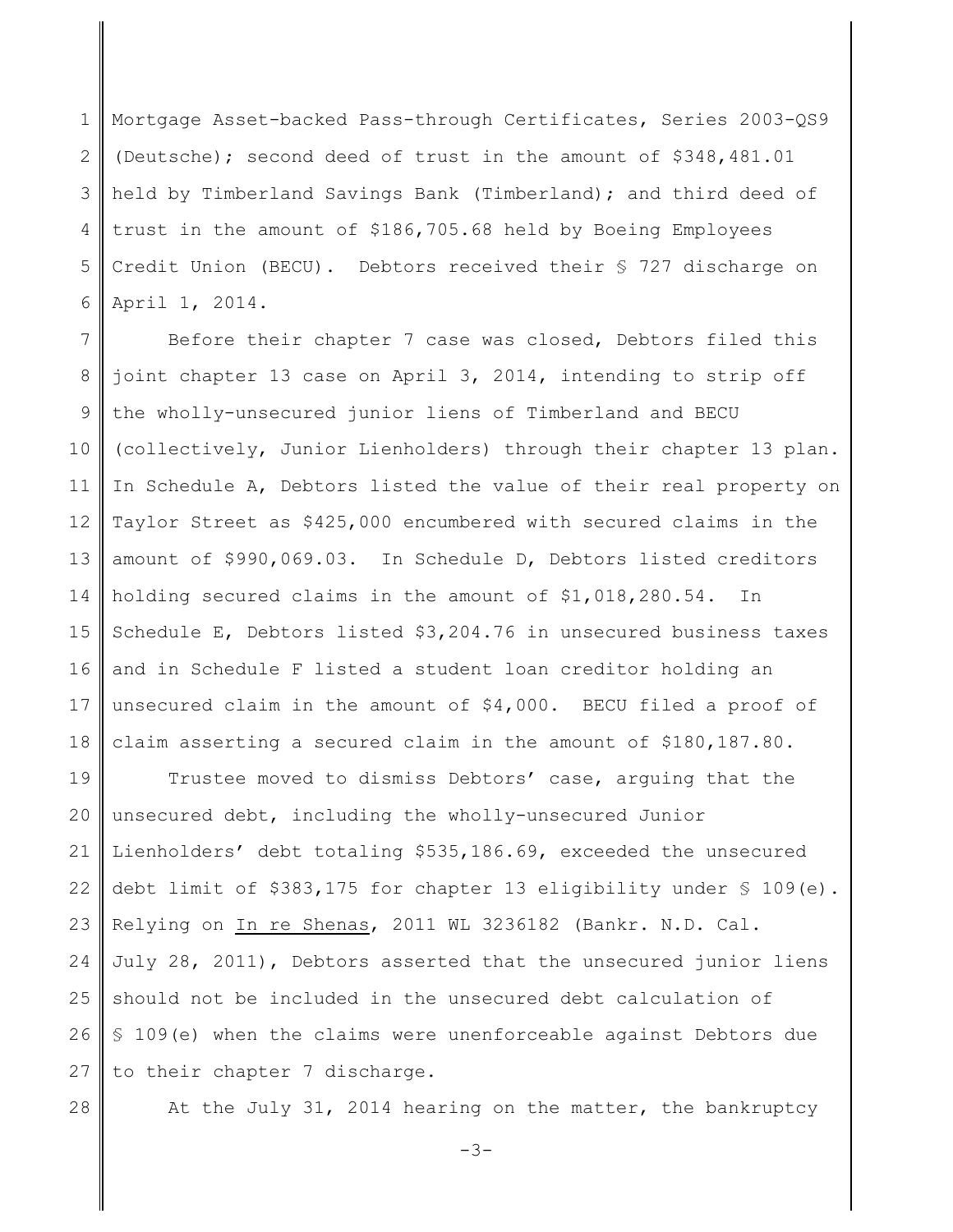1 2 3 4 5 6 7 8 9 10 court ruled that Debtors were ineligible to be debtors under chapter 13 since their unsecured debts exceeded the statutory limit. The court invited Debtors to submit additional authority supporting their position. The court continued the matter to August 7, 2014, for the purpose of entering a dismissal order. On August 6, 2014, Debtors filed a motion for reconsideration of the July 31, 2014 oral ruling. Because the bankruptcy court had not yet entered an order on Trustee's motion to dismiss, the court construed Debtors' motion for reconsideration as a supplemental memorandum in opposition to Trustee's motion.

11 12 13 14 15 16 17 18 19 20 21 22 23 24 25 26 On August 14, 2014, the bankruptcy court entered the order dismissing Debtors' case. The court noted that there were cases within the Ninth Circuit that addressed components of the issue before it, but acknowledged that there was no controlling case directly on point. Relying on the holdings in Johnson v. Home State Bank, 501 U.S. 78 (1991), and Quintana v. Commissioner (In re Quintana) (Quintana II), 915 F.2d 513 (9th Cir. 1990), aff'g (Quintana I), 107 B.R. 234 (9th Cir. BAP 1989), and the analysis set forth in Davis v. Bank of America (In re Davis) (Davis I), 2012 WL 3205431 (9th Cir. BAP Aug. 3, 2012)<sup>2</sup> (Quintana I, Quintana II, and Davis I were all chapter 12 cases), and In re DiClemente, 2012 WL 3314840 (D.N.J. Aug. 13, 2012), the bankruptcy court included the Junior Lienholders' unsecured debt in its eligibility calculation despite Debtors' chapter 7 discharge. Therefore, because Debtors were not eligible for chapter 13 due to their unsecured debt exceeding the statutory

- 27
- 28

 $2$  Aff'd (Davis II), 778 F.3d 809 (9th Cir. 2015).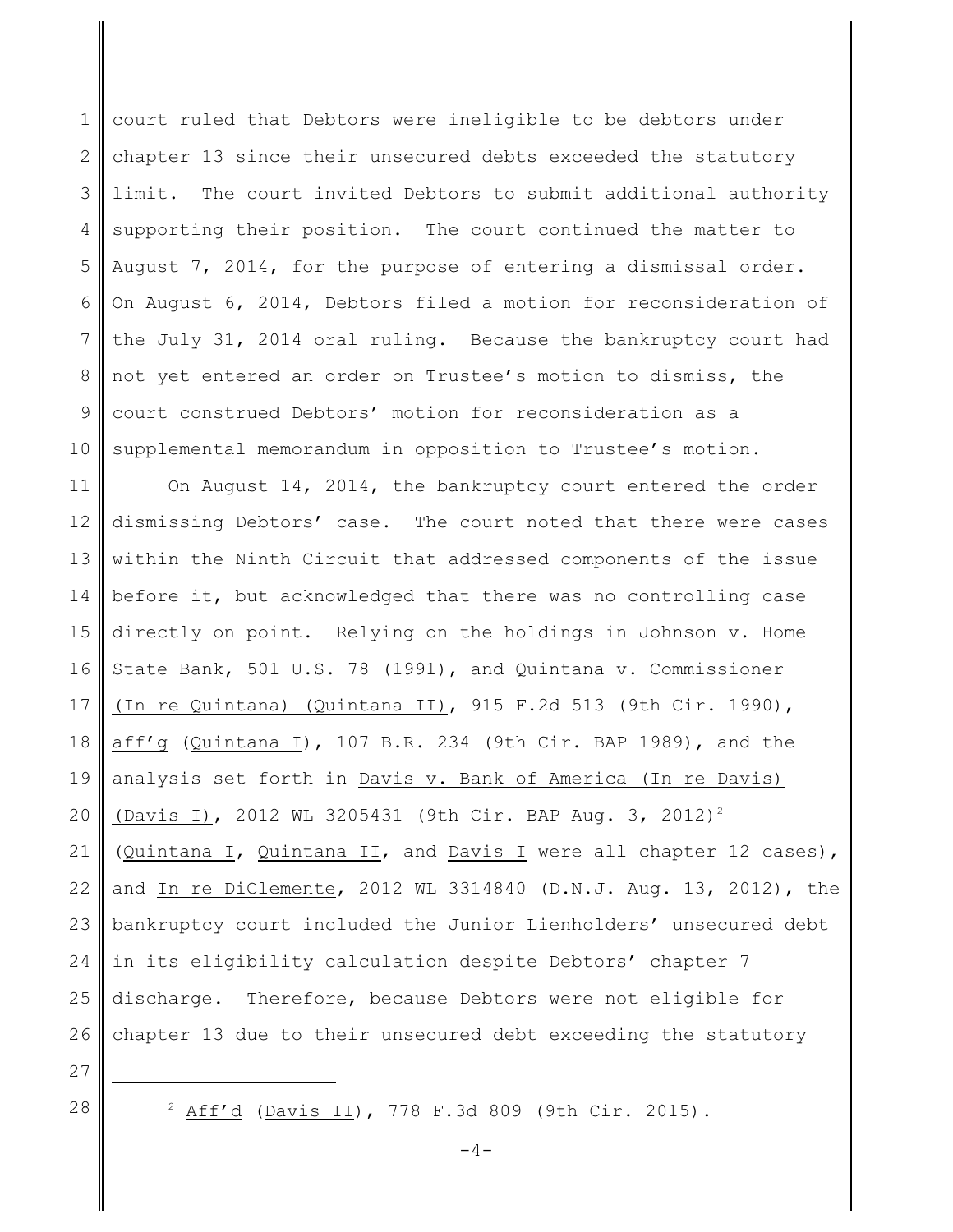1 2 3 limit under § 109(e), the bankruptcy court granted Trustee's motion to dismiss their case. Debtors filed a notice of appeal from the order on the same day.

4 5 6 Debtors subsequently filed a motion to vacate the order of dismissal and impose a stay pending appeal. The bankruptcy court denied their motion.

7

# **II. JURISDICTION**

8 9 10 The bankruptcy court had jurisdiction pursuant to 28 U.S.C.  $\S$ § 1334 and 157(b)(2)(A) and (O). We have jurisdiction under 28 U.S.C. § 158.

#### **III. ISSUE**

12 13 14 Did the bankruptcy court err when it counted the whollyunsecured Junior Lienholders' debt as unsecured debt for purposes of determining chapter 13 eligibility under § 109(e)?

15

11

## **IV. STANDARD OF REVIEW**

16 17 18 19 20 Eligibility determinations under § 109 involve issues of statutory construction and conclusions of law, including interpretation of Bankruptcy Code provisions, which we review de novo. Smith v. Rojas (In re Smith), 435 B.R. 637, 642 (9th Cir. BAP 2010).

21

### **V. DISCUSSION**

22 23 **A. The bankruptcy court erred in relying upon inapplicable and distinguishable case law.**

24 25 26 27 Section 109(e) limits eligibility for chapter 13 relief to those individuals with regular income who owe on the date of the filing of the petition, noncontingent, liquidated, unsecured debts of less than \$383,175 and noncontingent, liquidated,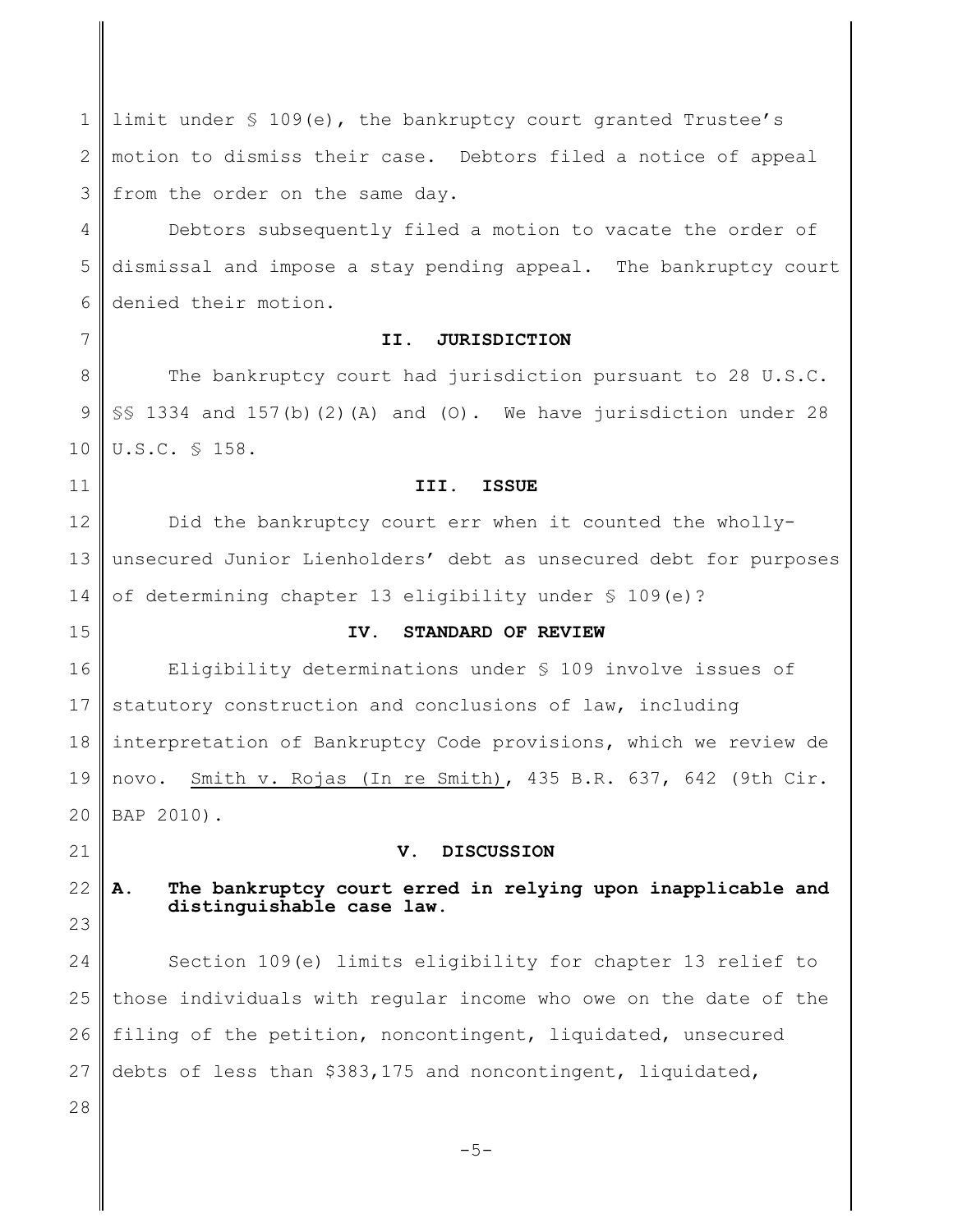1 2 3 secured debts of less than  $$1,149,525.^3$  Eligibility debt limits are strictly construed. Soderlund v. Cohen (In re Soderlund), 236 B.R. 271, 274 (9th Cir. BAP 1999).

4 5 6 7 8 9 10 11 On appeal, Debtors ask the Panel to hold that whollyunsecured liens are not "unsecured debts" for eligibility purposes in a so-called chapter 20 case (a chapter 13 case filed after the debtor receives a chapter 7 discharge). Debtors assert that they do not "owe" Timberland or BECU unsecured "debt" for the purpose of establishing chapter 13 eligibility under  $\S$  109(e) because any unsecured debts Debtors owed to their creditors were discharged.

12 13 14 15 16 We begin with the relevant words of  $\S$  109(e), "unsecured debts." "The term 'debt' means liability on a claim." § 101(12). "The term 'claim' means . . . right to payment  $\ldots$  . . .  $\prime\prime$   $\lceil$   $\lceil$   $\lceil$   $\lceil$   $\lceil$   $\rceil$   $\lceil$   $\lceil$   $\rceil$   $\lceil$   $\lceil$   $\lceil$   $\lceil$   $\rceil$   $\lceil$   $\lceil$   $\rceil$   $\lceil$   $\lceil$   $\rceil$   $\lceil$   $\lceil$   $\rceil$   $\lceil$   $\rceil$   $\lceil$   $\rceil$   $\lceil$   $\rceil$   $\lceil$   $\rceil$   $\lceil$   $\rceil$   $\lceil$   $\rceil$   $\rceil$ the creditor has a "right to payment" on an unsecured basis.

17 18 19 20 21 22 23 24 25 Next, we turn to the relatively simple analysis of what occurred in Debtors' prior chapter 7 case. Debtors discharged their personal liability to Timberland and BECU in that case when they received their  $S$  727 discharge. Under applicable law,  $$524(a)(2)$ , the discharge "operates as an injunction against the commencement or continuation of an action, the employment of process, or an act, to collect, recover or offset any such debt as a personal liability of the debtor." The discharge injunction "provides for a broad injunction against not only legal

<sup>28</sup> <sup>3</sup> Under § 104, these monetary limits are periodically adjusted for inflation.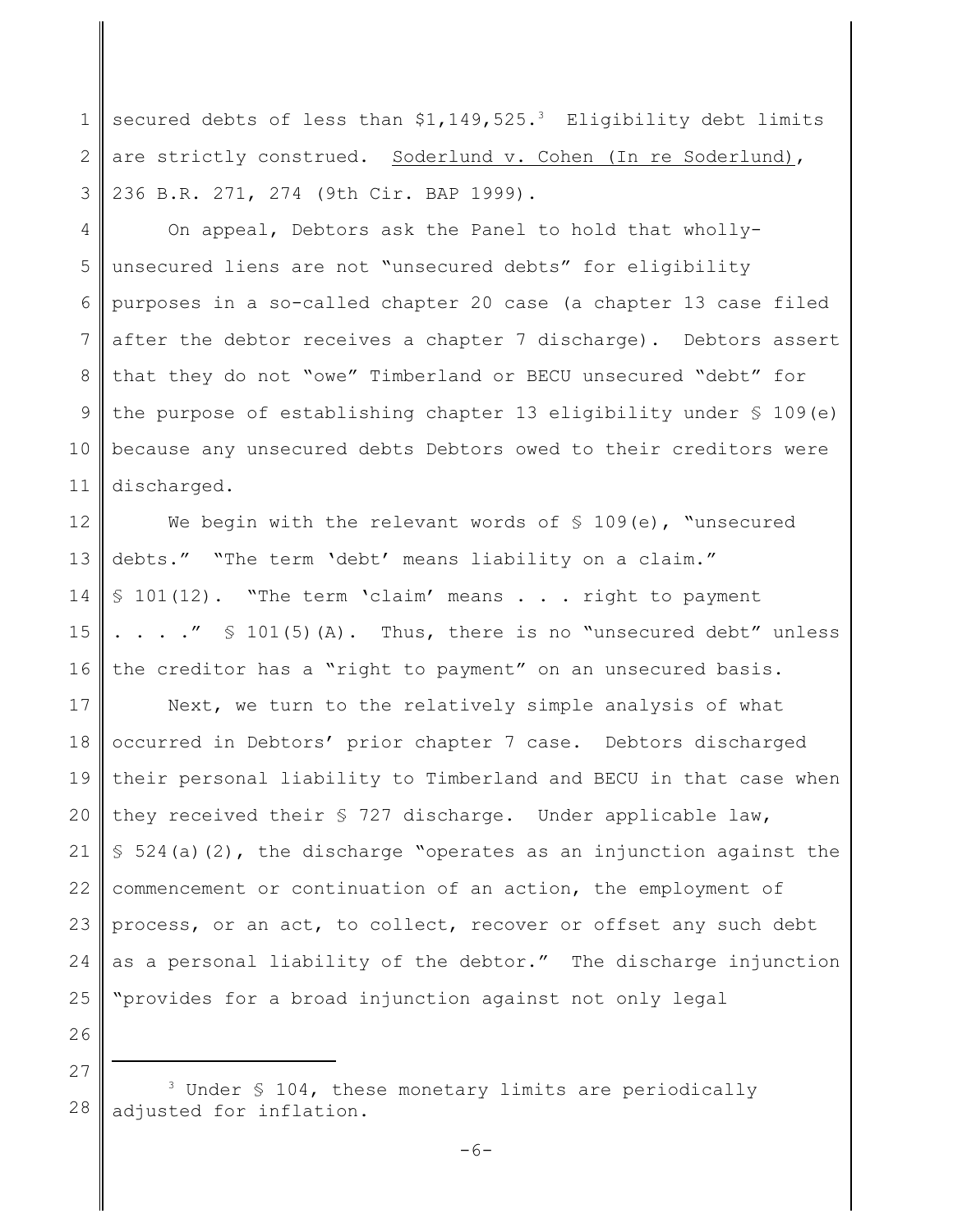1 2 3 4 5 6 7 proceedings, but also any other acts to collect a discharged debt as a personal liability of the debtor  $\ldots$ . It extends to all forms of collection activity  $\ldots$  ... " 4 Collier on Bankruptcy, ¶ 524.02[2] (Alan N. Resnick and Henry J. Sommer, eds. 16th ed. 2010). Simply put, no creditor can demand payment on a discharged debt, and the debtors have no personal liability to pay such a debt.

8 9 10 11 12 13 14 The references to "personal liability" in § 524(a) preserve any *in rem* rights a creditor might have in the debtor's property. This is the source of the dogma that liens "ride through" bankruptcy. But the discharge bars any claims that are not secured. Thus, applying the statutory definitions to the words of § 109(e), debts that were discharged in chapter 7 are not "unsecured debts."

15 16 17 18 19 20 21 22 23 24 The analysis of Shenas, which Debtors cited to the bankruptcy court, is persuasive. In Shenas, chapter 13 debtors who had previously received a chapter 7 discharge sought to strip off a wholly unsecured junior lien against their primary residence. The creditor argued that treating its claim as unsecured rendered debtors ineligible for relief because the debtors' unsecured claims would then exceed the  $\S$  109(e) limitation. The bankruptcy court disagreed, ruling that the discharge operated to render the debtors' debt to the creditor unenforceable as a personal liability.

25 26 27 28 Being unenforceable as a personal liability, the debt is not allowable as an unsecured claim in this case. Sections 502(b) and 506(a). It follows that the [d]ebtors do not owe any unsecured debt to Green Tree for purposes of the unsecured debt limitation of  $$109(e)$ .

 $-7-$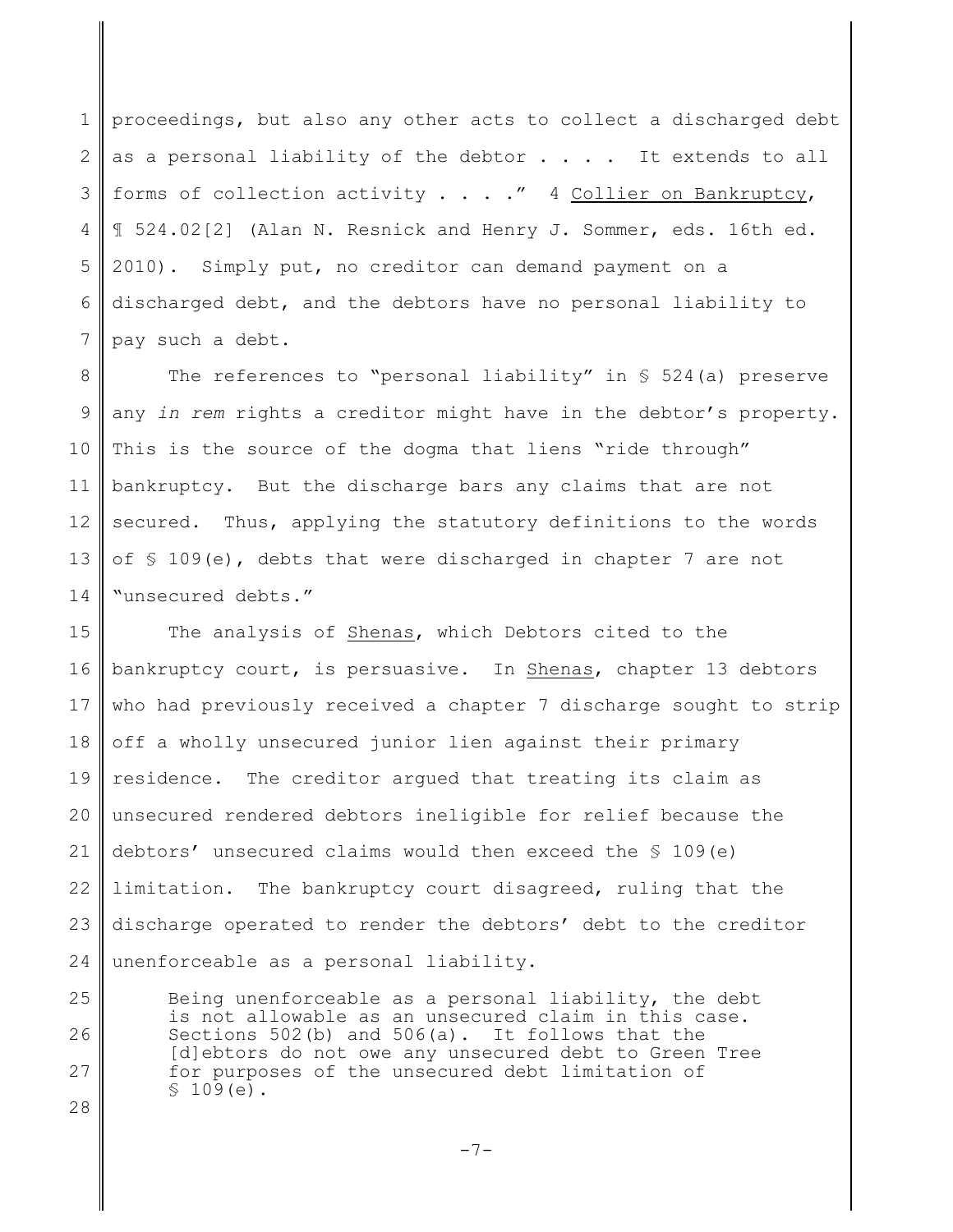1 In re Shenas, 2011 WL 3236182, at \*1.

12

13

2 3 4 5 6 7 8 9 10 11 The bankruptcy court here rejected Debtors' contentions and found that Shenas was not persuasive. Instead, it stated that its decision on this issue of first impression was controlled by the Supreme Court's ruling in Johnson, the Ninth Circuit's decision in Quintana II, and this Panel's rulings in Quintana I and Davis I. We disagree that those cases control the outcome of the question before us for the reasons stated below and hold that debts for which the *in personam* liability was discharged in a prior chapter 7 should not be counted toward the unsecured debt limit for eligibility under § 109(e).

> **1. Johnson's limited holding does not support the bankruptcy court's ruling.**

14 15 16 17 18 19 We think the bankruptcy court (and other courts reaching a similar conclusion) erred partly because it misread Johnson, so we begin with that Supreme Court case. If anything, we find the words of the Supreme Court supportive of our position that the prior discharge means these "stripped" mortgages do not revert to unsecured debt for eligibility purposes.

20 21 22 23 24 25 26 27 28 In Johnson, the debtor, who had previously discharged his *in personam* liability on his mortgage in a chapter 7 case, filed a subsequent chapter 13 case with the intent to pay an *in rem* judgment based on foreclosure litigation through the terms of the plan. Although the bankruptcy court found such use of chapter 13 proper, the district and circuit courts both held otherwise, ruling that because the *in personam* liability for the lien had been discharged, no "claim" remained to be reorganized through the chapter 13 plan. Based on a circuit split, the Supreme Court

 $-8-$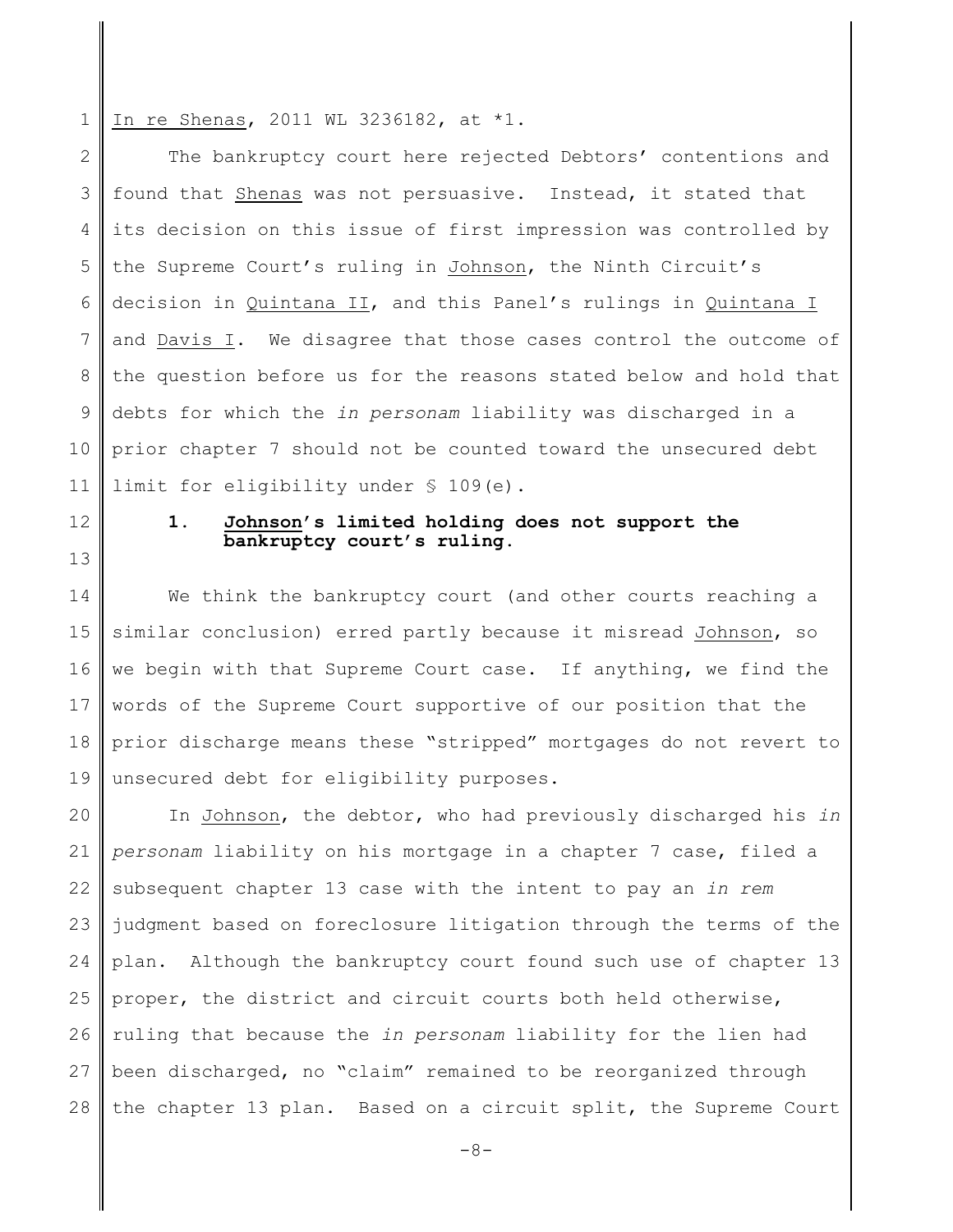1 2 3 4 5 6 7 8 9 10 11 12 13 14 granted certiorari and framed the issue before it: "The issue in this case is whether a mortgage **lien** that secures an obligation for which a debtor's personal liability has been discharged in a Chapter 7 liquidation is a 'claim' subject to inclusion in an approved Chapter 13 reorganization plan." Id. at 82 (emphasis added). Following rules of statutory construction, the Court determined that the mortgage lien was a claim within the terms of § 101(5) because the mortgage lien holder retained a "right to payment" in the form of its right to the proceeds from the sale of the debtor's property. Id. at 84. In observing that this holding was consistent with other parts of the Code, including  $$502(b)(1)$ , the Court stated: "In other words, the court must allow the claim if it is enforceable against **either** the debtor **or** his property." Id. at 85 (emphasis in the original).

15 16 17 18 19 20 21 22 23 24 25 26 27 28 In sum, the Court reached the conclusion that the *in rem* right to proceeds from a sale of its collateral meant the secured creditor held a claim which could be addressed in a chapter 13 plan. That is the only determination the Court made. In fact, the Court reinforced the effect of the chapter 7 discharge with regard to an unsecured liability of the debtor: "The Court of Appeals thus erred in concluding that the discharge of petitioner's **personal liability** on his promissory notes constituted the complete termination of the Bank's **claim** against petitioner. Rather, a bankruptcy discharge extinguishes only one mode of enforcing a claim - namely, an action against the debtor *in personam* - **while leaving intact another - namely, an action** against the debtor *in rem*." Id. at 84 (last emphasis added). ///

 $-9-$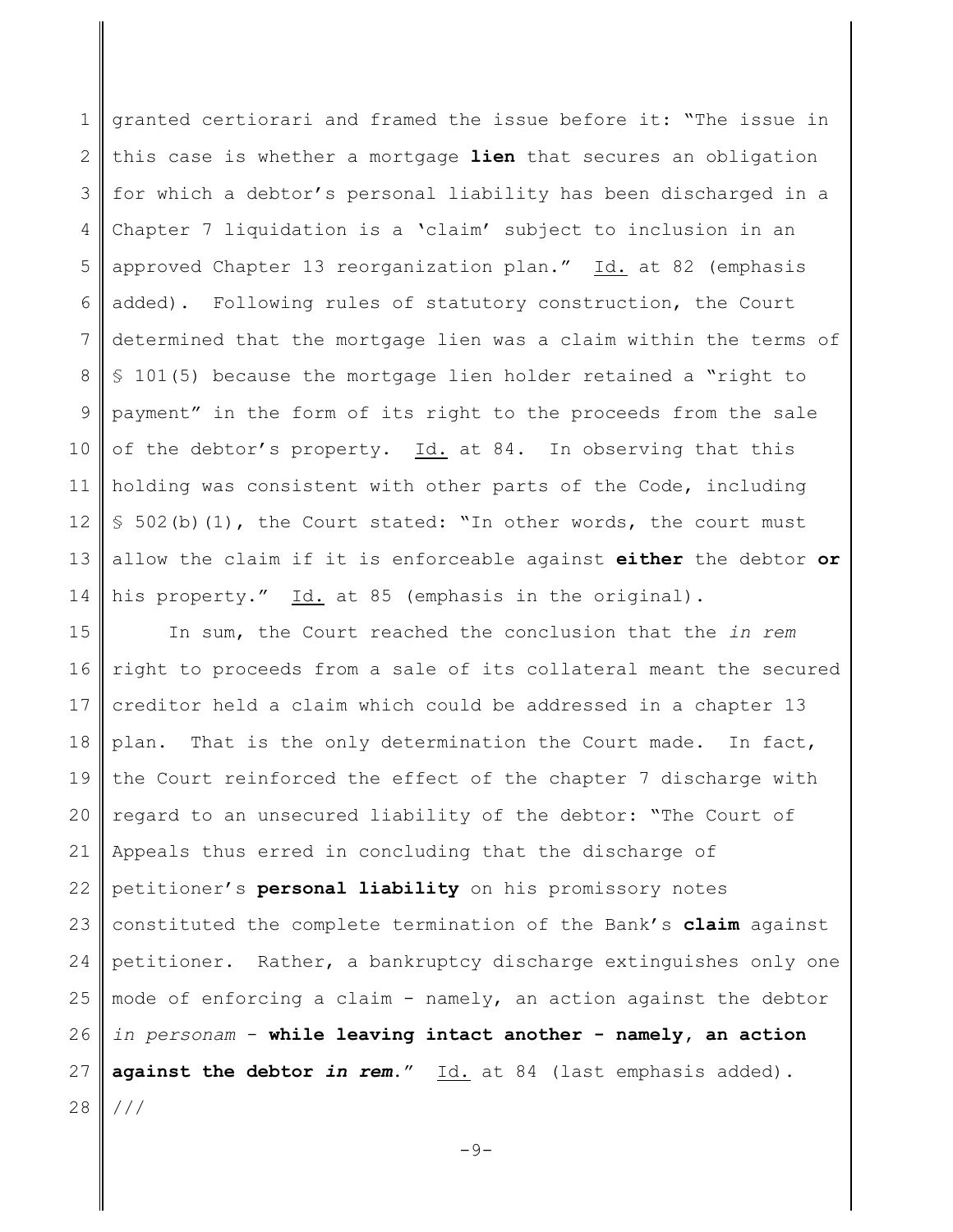1 2

22

# **2. The Quintana and Davis line of cases concerning chapter 12 are distinguishable and do not control the current case.**

3 4 5 6 7 8 9 10 11 12 13 The Ninth Circuit and BAP cases relied on by the bankruptcy court, two before Johnson and two after, reach similar conclusions that, because of the "right to payment" based on a secured lien, a claim - and therefore a debt - exists even though *in personam* liability is unenforceable. However, they apply that holding in the context of determining whether a chapter 12 debtor's "aggregate debts" exceeded the statutory limitation as set by  $\S$  109(f) and 101(18).<sup>4</sup> We find that Quintana I, Quintana II, Davis I, and Davis II, which speak of "aggregate debts," are distinguishable from the separately calculated secured and unsecured debt limits for a chapter 13 case.

14 15 16 17 18 19 20 21 In Quintana I and Quintana II, as pertinent here, a judgment creditor of the debtors had agreed to waive any right to a deficiency judgment against the debtors after sale of the real property subject to its judgment lien, which property was purportedly worth far less than the amount of the judgment. In seeking relief in chapter 12, the debtors asserted that because any personal liability had been waived by the judgment creditor, making it a nonrecourse obligation, only the secured value of the

23 24 <sup>4</sup> Section 109(f) provides: "Only a family farmer or family fisherman with regular annual income may be a debtor under chapter 12 of this title."

25 26 27 28 "Family farmer" is defined by § 101(18)(A) as an "individual or individual and spouse engaged in a farming operation whose aggregate debts do not exceed  $$4,031,575$  . . . . " (This debt limit is as currently effective and has been adjusted periodically under  $\S$  104. Also,  $\S$  101(18) was  $\S$  101(17) prior to 2005.)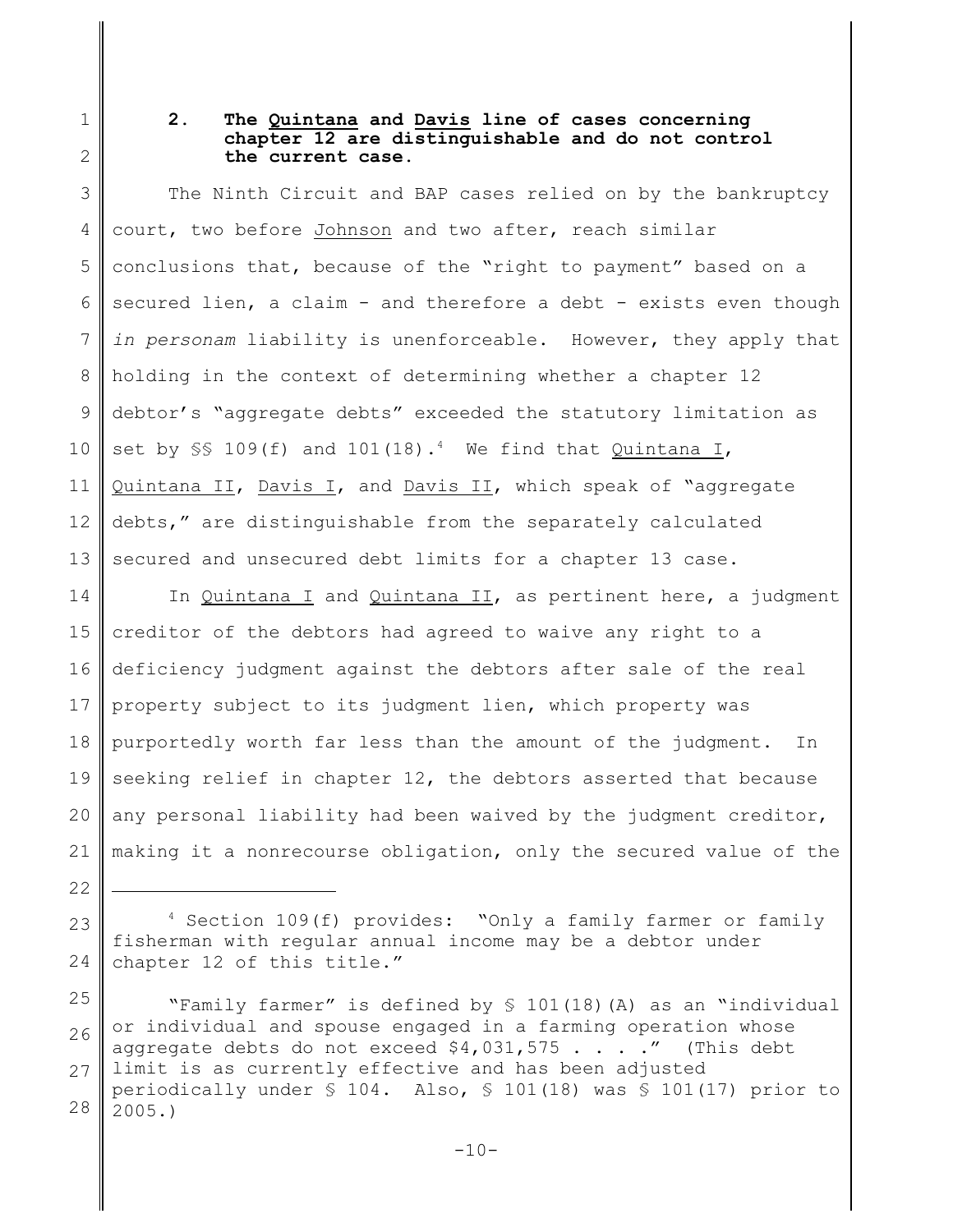1 2 3 4 5 6 7 8 9 10 11 12 judgment lien, as measured by the value of the property, should count toward the aggregate debt limit for a family farmer. By measuring its debt against only this secured value, debtors contended they were under the debt limit. After the bankruptcy court disagreed and found the debtors ineligible, debtors appealed to the BAP. Observing that the term "aggregate debts" includes "**all** types of debts," the BAP looked to the definitions of debt and claim in § 101 and determined that "debt" had the same broad meaning as "claim." Quintana I, 107 B.R. at 237. It then observed that under the provisions of  $\frac{1}{2}$  102(2), a claim against property of the debtor is treated as a claim against the debtor.<sup>5</sup> It follows that

13 14 15 16 [b]ecause the term claim is coextensive with the term debt, this obligation is a debt of the debtors which is defined by the amount of the claim against the property. Connecticut General's claim against the property is approximately \$1.528 million because it has the right to payment of that amount from the property or from the proceeds of the sale of the property.

17 18 19 20 21 Id. at 239. The Panel limited its reasoning to the secured nature of the debt; nowhere does it state that any portion survives as an unsecured liability. Quintana I does not suggest the deficiency claim is an unsecured obligation, nor did it need to, since it was looking at only "aggregate debts."

22 23 24 25 In affirming the BAP, the Ninth Circuit took a more limited approach. After determining that debt and claim were equivalent, it looked to Idaho law to determine the effect of Connecticut General's waiver of deficiency and found that "there had not yet

<sup>28</sup> <sup>5</sup> The BAP's reasoning in Quintana I is similar to the Supreme Court's in Johnson but it should be noted that this decision in 1989 predated Johnson which was issued in 1991.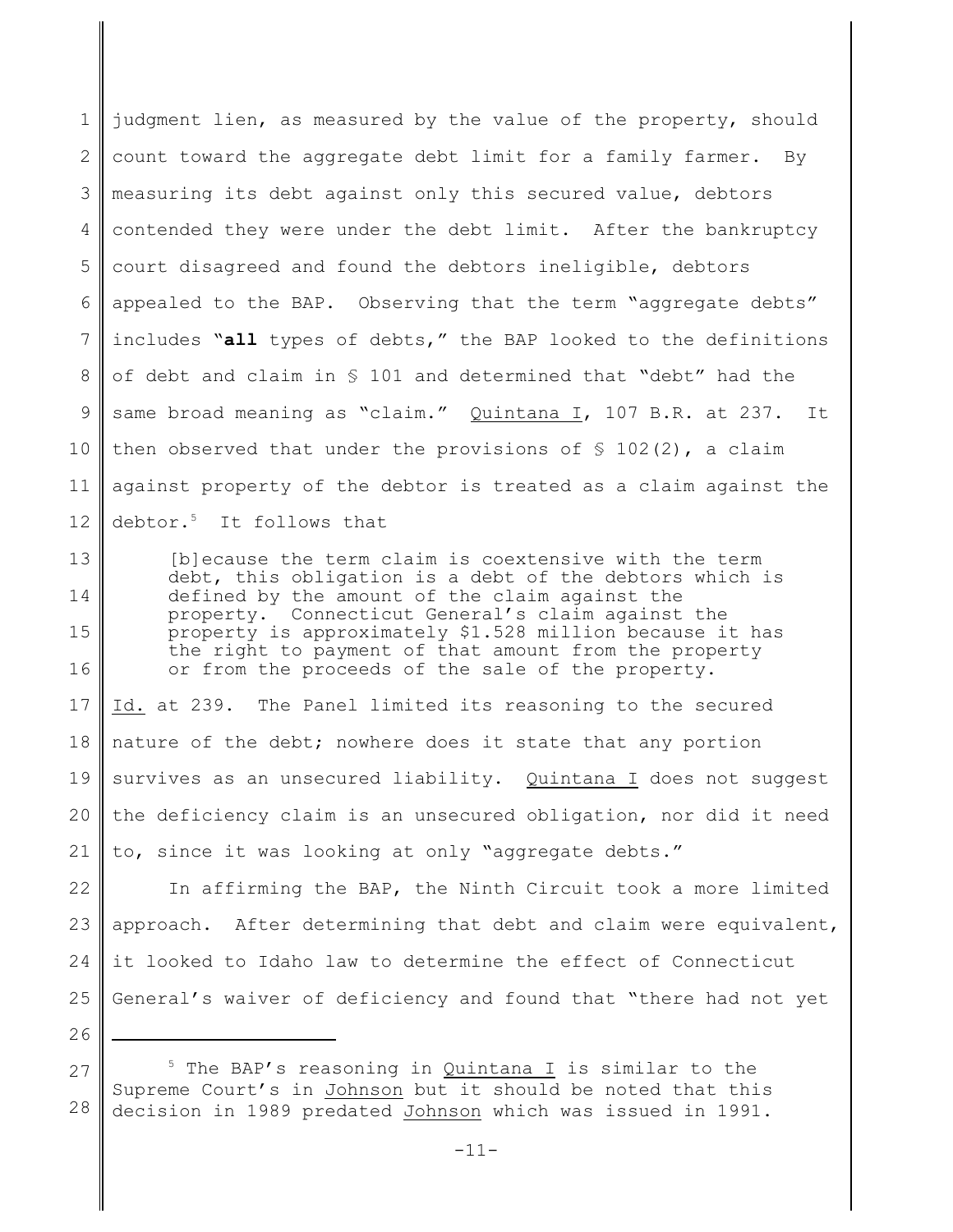1 2 3 4 5 6 7 8 been any determination of a deficiency, as the property had not yet been sold." Quintana II, 915 F.2d at 516. Therefore, only after an actual sale would the waiver have any relevance. Debtors were not released from any liability and the entire claim counted against the aggregate debt limit. Id. at 517. Like our Panel in Quintana I, the appellate court did not address what would happen to any remaining claim after the *in rem* liability was exhausted.

9 10 11 12 13 14 15 16 17 18 19 20 21 22 23 24 The Davis cases are similarly distinguishable. After discharging her personal liability in a chapter 7, Ms. Davis filed a chapter 12 case in which she scheduled secured debt which exceeded the § 101(18) aggregate debt limit. In her amended plan, she proposed to pay her secured creditors only the value of their collateral, which collectively was substantially less than the debt limit.<sup>6</sup> This plan drew an objection from secured creditor Bank of America, arguing among other things that the debtor was ineligible based on the scheduled debt. Ms. Davis countered that because her personal liability had been discharged, the aggregate debt was only that secured by the property as valued, substantially less than the debt limit. The bankruptcy court agreed with Bank of America and debtor appealed to the BAP, Davis I. The BAP looked to the prior holdings in Quintana I and Quintana II and reasoned that because the entire amount of the debt was part of the secured liens:

25 26 the full amount owed continues to be a claim against the collateral, and hence a 'debt' under the Bankruptcy

<sup>28</sup>  $6$  Because of her prior chapter 7 discharge, she scheduled no unsecured debt.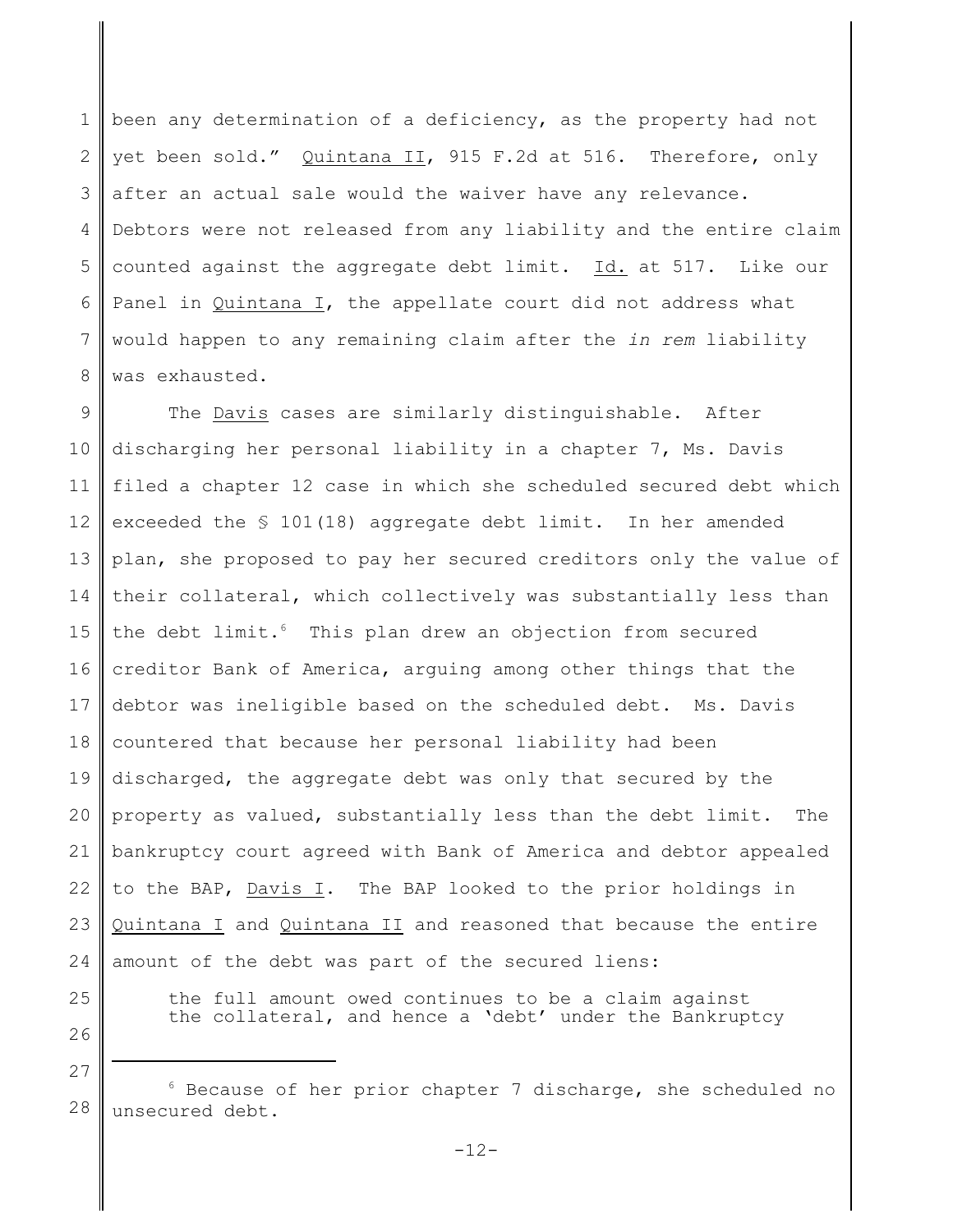1 2 3 4 5 6 7 8 9 10 11 12 13 14 15 16 17 18 19 20 21 22 23 24 Code, unless and until the collateral is sold. Furthermore, as stated in Johnson, a prior chapter 7 discharge only extinguishes one 'mode of enforcing' the claim but does not extinguish the claim itself (or any portion thereof). Davis I, 2012 WL 3205431, at \*5. Davis I looked only at the aggregate debt, not an unsecured deficiency. The Ninth Circuit in Davis II focused the inquiry: "whether the term 'aggregate debts' in § 101(18)(A) includes the unsecured portion of a creditor's claim from which the debtor has been discharged in an earlier chapter 7 bankruptcy proceeding." Davis II, 778 F.3d at 812. Relying on Johnson and an earlier Supreme Court decision, Pennsylvania Department of Public Welfare v. Davenport, 495 U.S. 552 (1990), it concluded: Johnson and Davenport teach that the meaning of "debt" is coextensive with the meaning of "claim" and, in turn, that "claim" is broadly defined to include any right to payment or any right to an equitable remedy giving rise to a right of payment. A creditor retains a right to payment, enforceable *in rem*, on the unsecured portion of a loan for which *in personam* liability may have been discharged. We therefore agree with the BAP that Davis' "aggregate debts" include the unsecured portions of the undersecured mortgage loans that remain enforceable against Davis' property, even though the loans are not enforceable against Davis personally. Davis II, 778 F.3d at 813. The court of appeals very carefully distinguished between the available *in rem* relief and the unavailable *in personam* liability, so to stretch its holding to mean the debt revives as an unsecured claim is inconsistent with the decision.

25 26 27 28 In sum, because these four cases are chapter 12 cases that consider only the aggregate debt limit, and none of them speak to reviving discharged *in personam* liability, they are not controlling here.

 $-13-$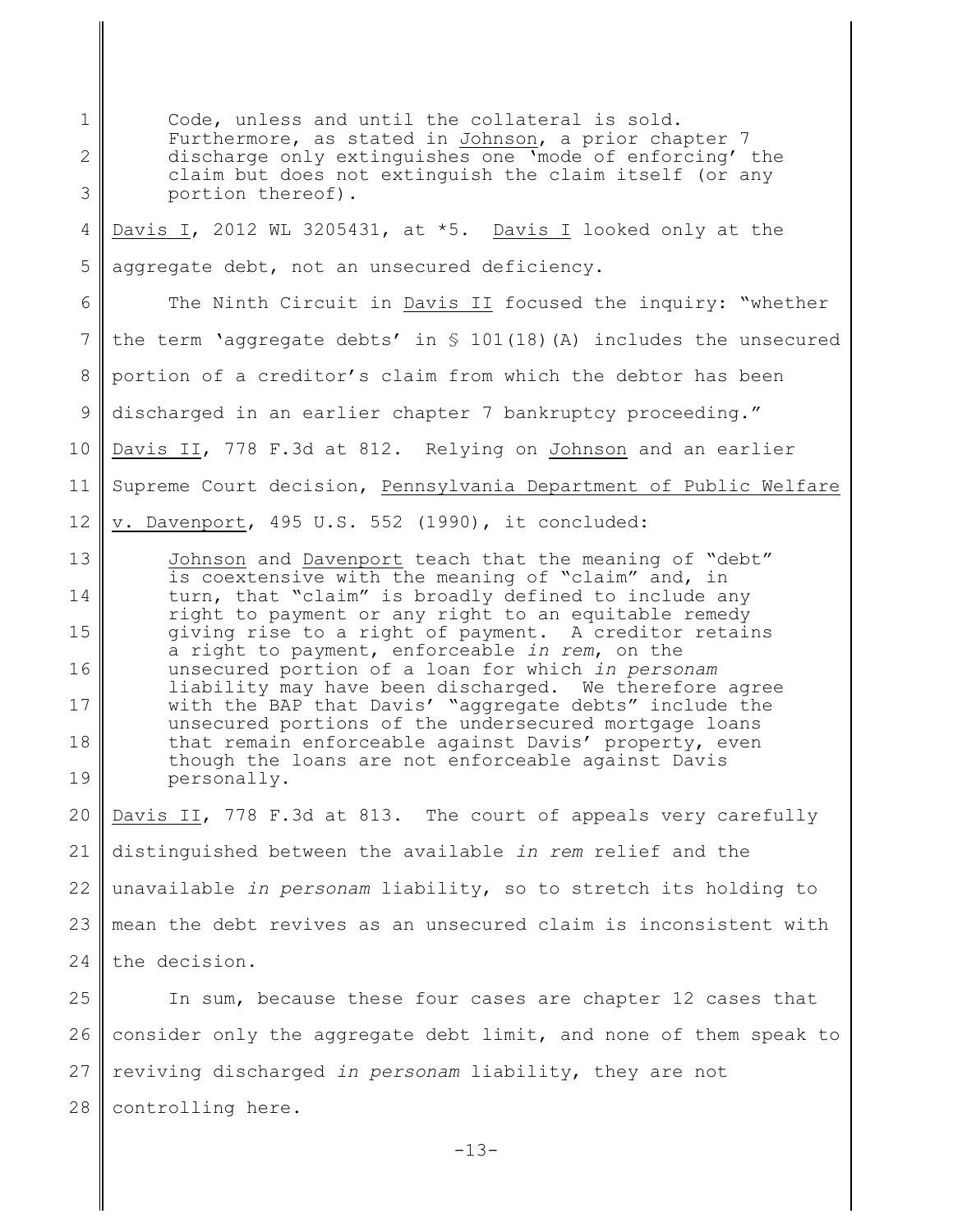1 2

21

# **3. Scovis and Smith are also distinguishable and would lead to an inequitable result.**

3 4 5 6 7 8 9 10 11 12 13 14 15 16 17 18 19 20 Under the holding of Scovis v. Henrichsen (In re Scovis), 249 F.3d 975 (9th Cir. 2001), and Smith v. Rojas (In re Smith), 435 B.R. 637 (9th Cir. BAP 2010), when determining a debtor's chapter 13 eligibility, the undersecured portion of a secured creditor's claim should be counted as unsecured debt. In re Scovis, 249 F.3d at 983. Although Scovis was speaking about the unsecured portion of a partially secured obligation, its holding was extended to wholly unsecured junior trust deeds in Smith. In re Smith, 435 B.R. at 648-49. However, in both of these cases, the chapter 13 case was not preceded by a prior chapter 7 where the *in personam* liability had been discharged;<sup>7</sup> the obligation of the debtor to pay the undersecured or wholly unsecured claims in *pari passu* with other unsecured creditors through the plan was intact. If one makes that reclassification of debt in the chapter 20 context, one is reviving the liability which has been discharged. It makes no sense that a creditor whose *in personam* claim is unenforceable in any other context due to the § 727 discharge should fare better in the subsequent chapter 13 case.<sup>8</sup>

<sup>22</sup> 23 24  $7$  Although the chapter 13 proceeding in Scovis had been preceded by a chapter 7, the debt at issue had been found nondischargeable and therefore the effect of the discharge injunction was not in play.

<sup>25</sup> 26 27 28 <sup>8</sup> The Ninth Circuit's recent decision by which it confirmed the ability of a chapter 20 debtor to strip wholly unsecured junior liens, HSBC Bank USA v. Blendheim (In re Blendheim), 803 F.3d 477 (9th Cir. 2015), carefully distinguishes a discharge from *in rem* voidance provisions: a strip off of a lien is not the same as receiving a discharge because the discharge releases *in* (continued...)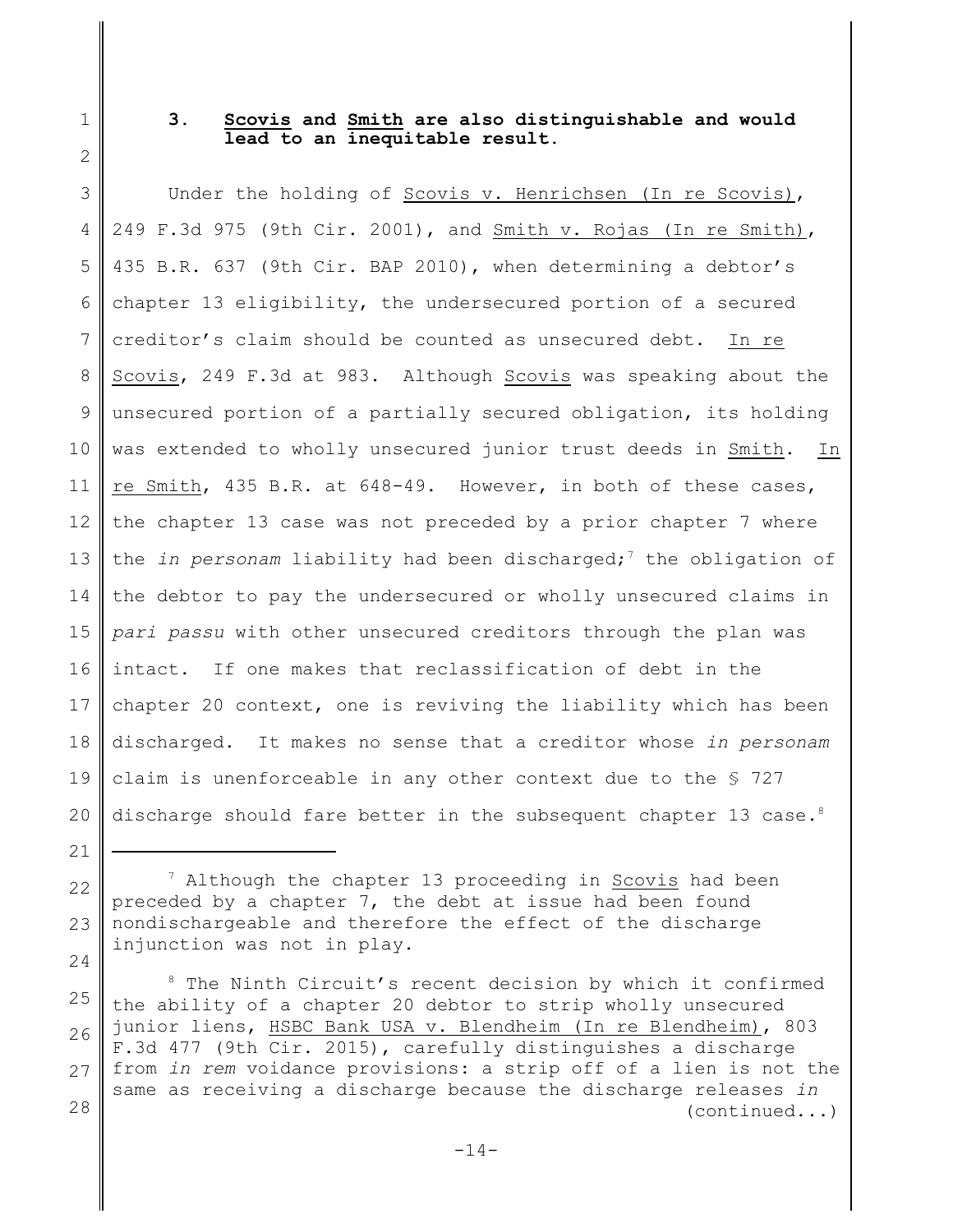2 **B. Debts for which the** *in personam* **liability was discharged in a prior chapter 7 cannot be counted toward the unsecured debt limit for eligibility under § 109(e).**

3 4 5 6 7 8 9 10 11 12 13 14 15 16 17 18 19 Although in a slightly different context - that of the allowability of an unsecured claim filed by a creditor with a stripped off second where personal liability had been previously discharged in a chapter 7 - the well-reasoned decision of the bankruptcy court in In re Rosa, 521 B.R. 337 (Bankr. N.D. Cal. 2014), supports our opinion. In Rosa, the chapter 20 debtor, similar to the debtors here, used  $S$  506(a) to value her residence to determine whether EMC Mortgage, LLC (EMC) had an allowed secured claim in her chapter 13 case. After the court determined that, based on its valuation, the EMC claim was not supported by an equity in the property, the debtor objected to EMC's unsecured claim in conjunction with plan confirmation. She argued that her chapter 7 discharge terminated her personal liability and that the claim should be disallowed. The chapter 13 trustee objected to plan confirmation, asserting that the unsecured claim was resurrected after the valuation motion found the secured claim wholly unsecured.

20 21 22 23 24 The court observed that although  $$101(5)$  (A) defines a claim and  $\frac{1}{5}$  506(a) prescribes how a secured claim is to be treated, neither determined whether such claim was allowed for payment purposes. That determination was to be made if an objection was filed under  $\frac{6}{5}$  502(b), as the debtor filed here. Because the

25

<sup>26</sup> 27 28  $8$ (...continued) *personam* liability but does not affect the *in rem* rights of the lien. Id. at 494. The Circuit says nothing about resurrecting unsecured liability after the lien strip.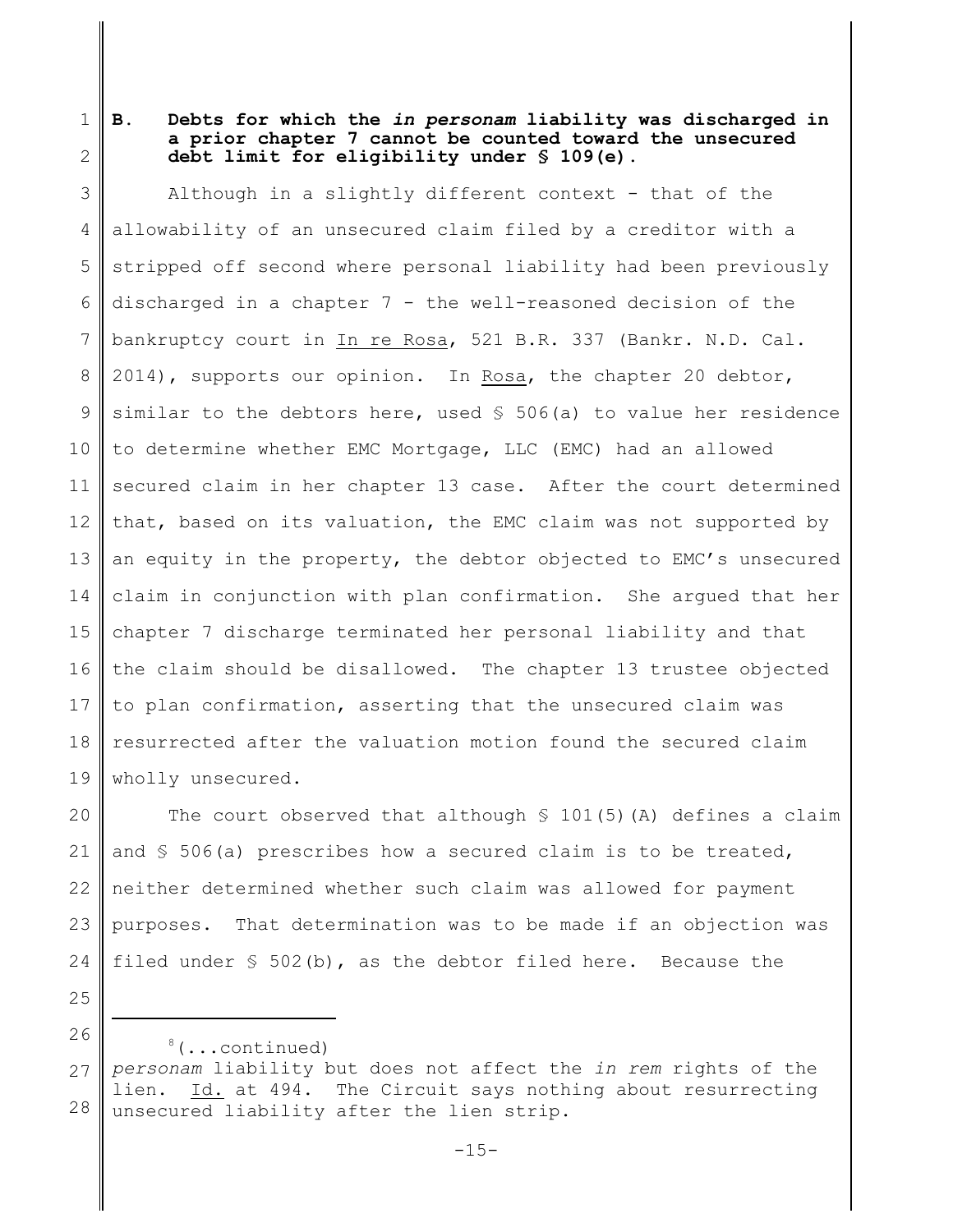1 2 3 4 5 6 7 8 9 10 personal liability had been discharged in the prior chapter 7, the court applied the discharge injunction provided by  $$524(a)(2)$  to come to the unremarkable conclusion that no allowed claim remained for payment purposes in the chapter 13. In arriving at this conclusion, the bankruptcy court found that its analysis did not run afoul of Johnson: "The Supreme Court did not hold nor suggest that this allowed secured claim would, by definition, be an allowed, unsecured claim if a  $\frac{1}{5}$  506(a)(1) motion renders the secured claim valueless." In re Rosa, 521 B.R. at 342.

11 12 13 14 15 16 17 18 19 20 21 22 23 24 25 26 27 28 We recognize that Dewsnup v. Timm, 502 U.S. 410 (1992), held that a chapter 7 debtor could not "strip down" - or reduce - a partially underwater lien under § 506(d) to the value of the collateral. Id. at 412-13, 417. This prohibition was recently extended to a wholly unsecured junior lien by the Supreme Court in Bank of America v. Caulkett, 135 S. Ct. 1995, 1999 (2015). Parties have argued against allowing a chapter 20 debtor to "twostep" around the Dewsnup/Caulkett restrictions - i.e., first filing a chapter 7 to discharge the personal liability, then following it with a chapter 13 to value the property and strip the remaining *in rem* claim - as bad faith. And it well may be, but that argument is better addressed by filing an objection to confirmation based on bad faith rather than eligibility. If such an objection is made, then the bankruptcy court must consider on a case-by-case basis the totality of the circumstances standard, as directed in Leavitt v. Soto (In re Leavitt), 171 F.3d 1219, 1224 (9th Cir. 1999), and Drummond v. Welsh (In re Welsh), 711 F.3d 1120, 1127-30 (9th Cir. 2013), in determining whether such

 $-16-$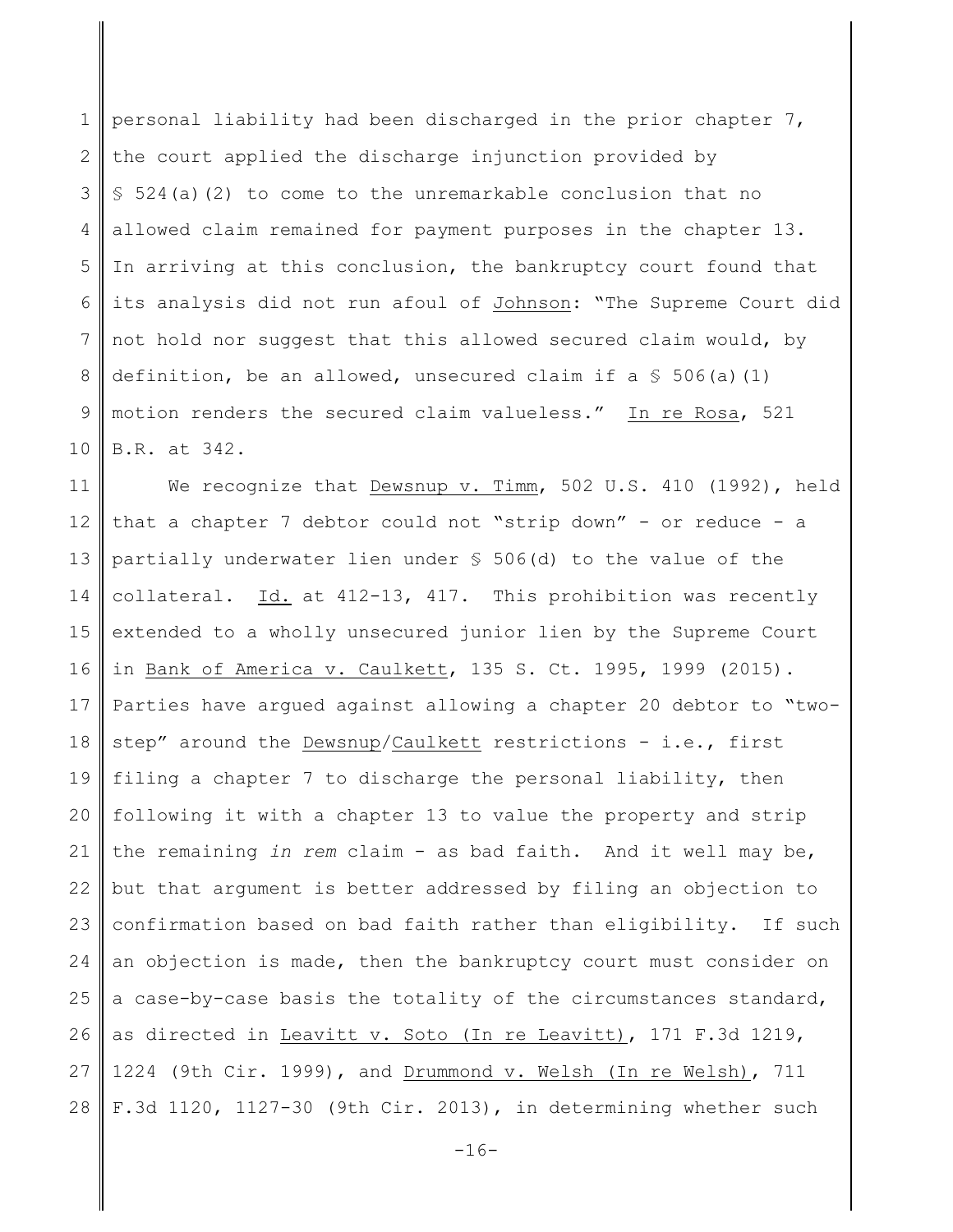1 bad faith exists.

2 3 4 5 6 7 8 9 10 11 12 13 That serial filings are not per se bad faith was first addressed by the Supreme Court in Johnson where the creditor maintained that such filings evaded the limits that Congress intended to place on these remedies. The Court disagreed: "Congress has expressly prohibited various forms of serial filings. . . . The absence of a like prohibition on serial filings of Chapter 7 and Chapter 13 petitions, combined with the evident care with which Congress fashioned these express prohibitions, convinces us that Congress did not intend categorically to foreclose the benefit of Chapter 13 reorganization to a debtor who previously has filed for Chapter 7 relief." Johnson, 501 U.S. at 87.

14 15 16 17 18 19 20 21 22 The Ninth Circuit earlier embraced the substance of this holding in Downey Savings and Loan Association v. Metz (In re Metz), 820 F.2d 1495, 1497 (9th Cir. 1987), and recently reiterated it in In re Blendheim, 803 F.3d 477, where the court went so far as to find no *per se* bad faith even if a chapter 13 petition was filed while the chapter 7 was still pending. There, the court recognized that a debtor should be allowed to use the tools in the tool box if done so with a good-faith purpose. 803 F.3d at 500.

23 24 25 26 27 28 Finally, we do not see how the purposes of a chapter 13 reorganization are met by counting the discharged unsecured obligations of the chapter 20 debtor in the eligibility calculation. Assuming the case is filed in good faith and proper chapter 13 purposes – such as curing an arrearage on a first mortgage or paying priority tax debt - are present, it makes no

-17-